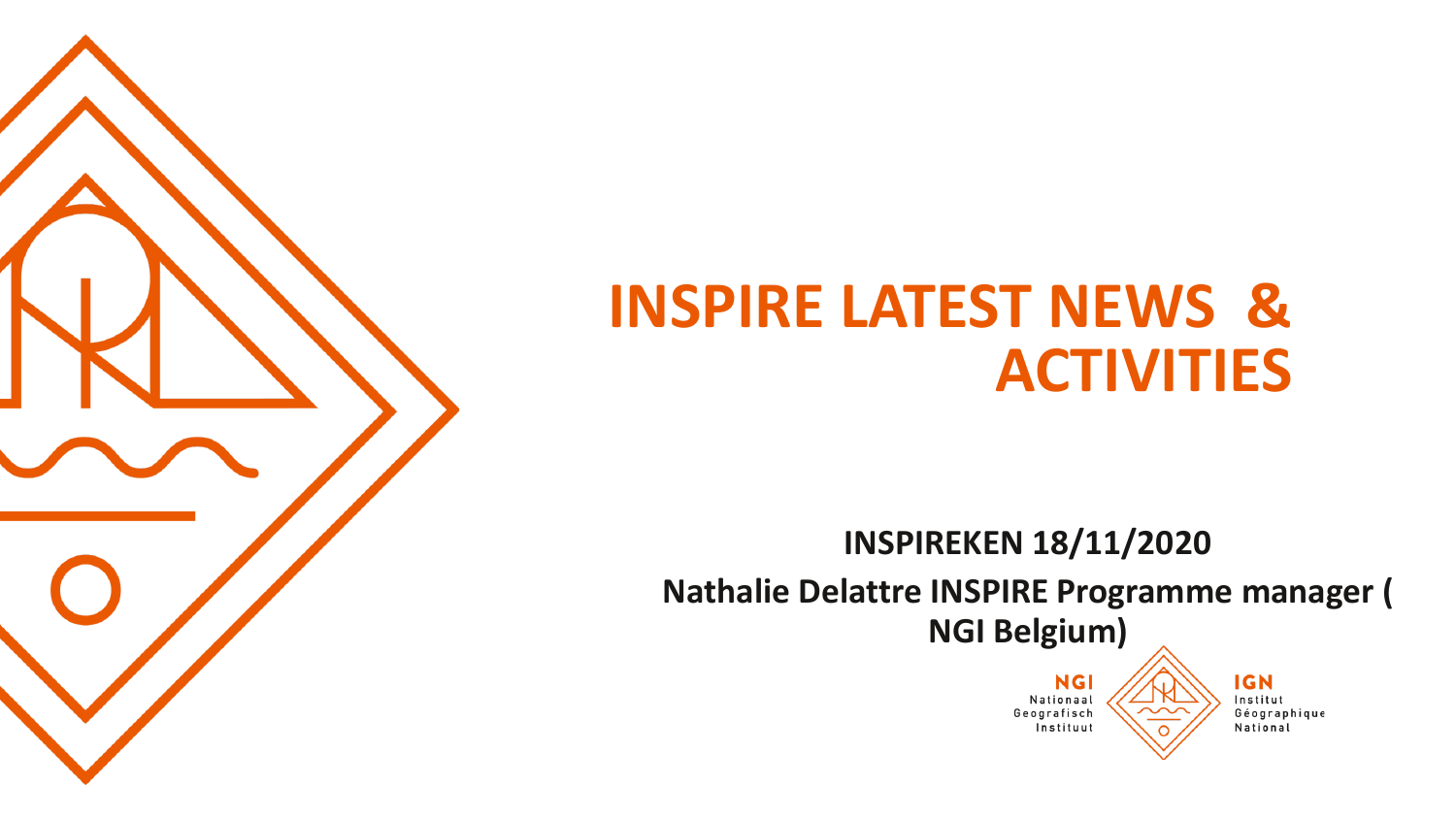## Agenda

- 1. Revision of IR on data interoperability
- 2. Activities on simplification of INSPIRE Implementation
- 3. Proposed amendment regarding view services

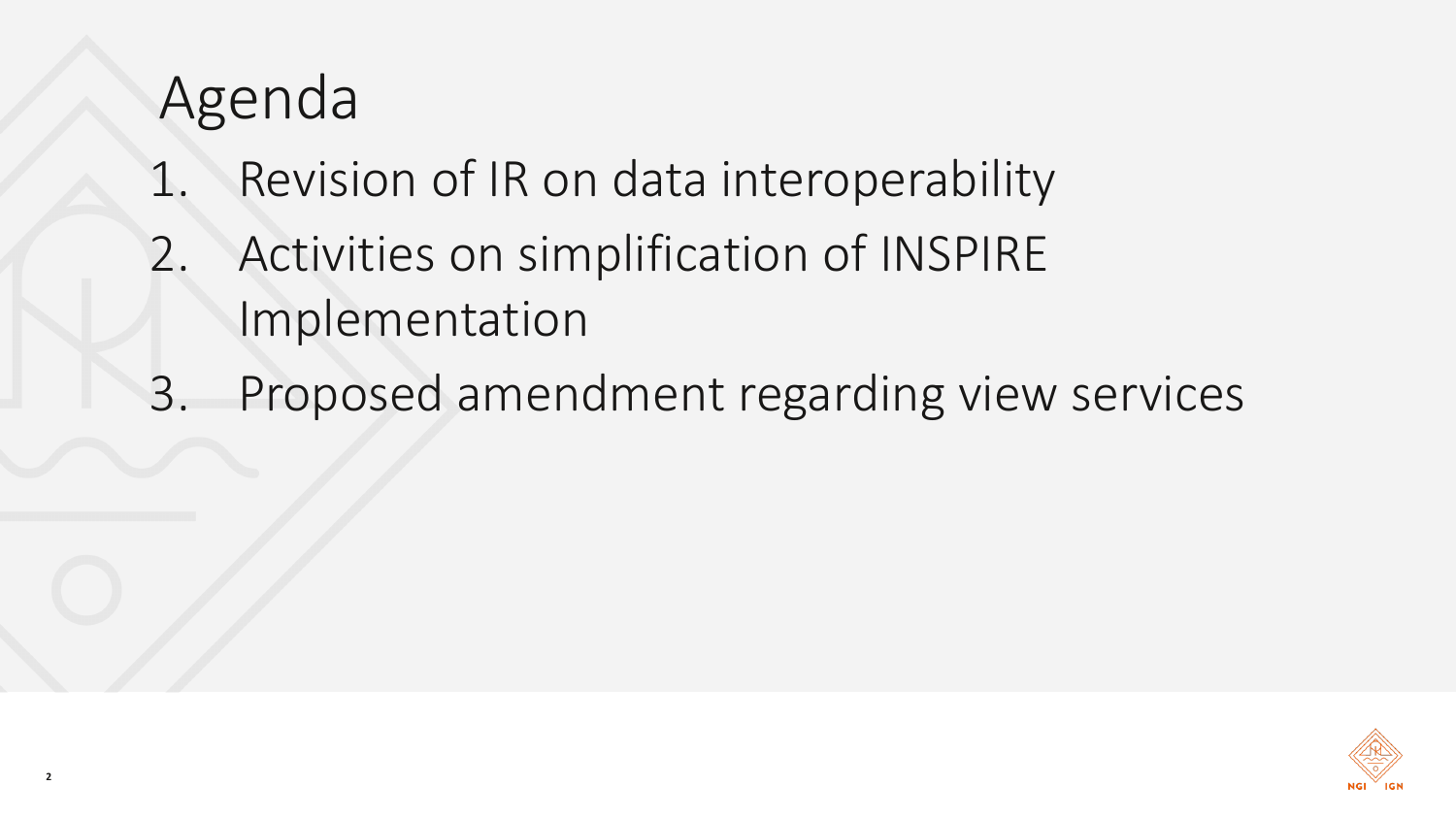## 1.0 Revision of IR on data interoperability

#### Amendments

- 1. Replacing the explicit mentioning of code list and enumeration values in the IR text with a reference to the INSPIRE registry, where these values are now managed, under the governance of the MIG;
- 2. A clarification on provision of values for voidable attributes and those attributes for which no value may exist (minimum multiplicity 0);
- 3. A mechanism to allow additional coordinate reference systems,under the governance of the MIG.

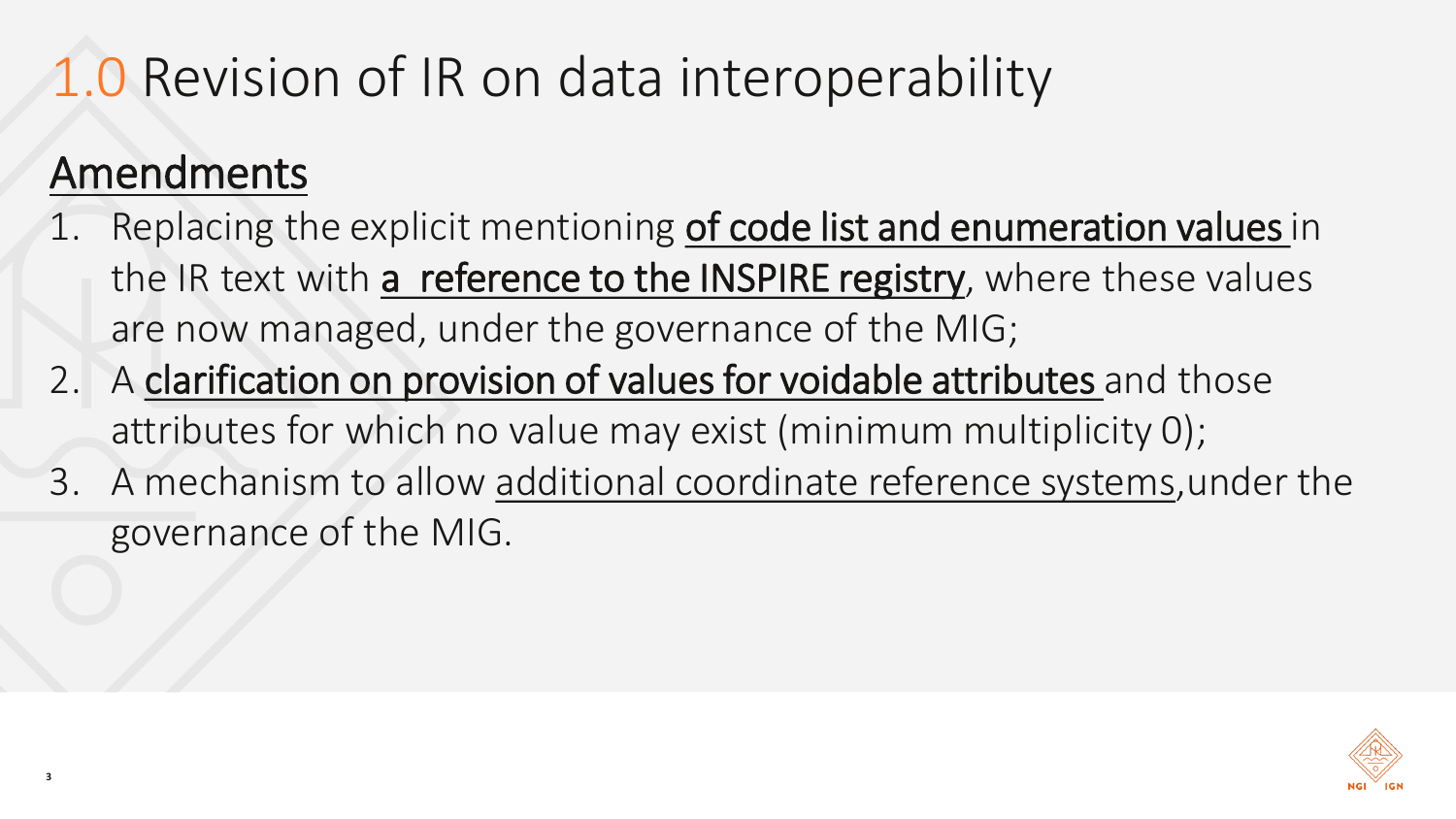## 1.1 Revision of IR on data interoperability

#### Indicative planning:

- 1. ISC (10 –15 days) (June/July 2021)
- 2. 4 weeks public consultation (July –Augustus 2021)
- 3. INSPIRE Committee (September 2021) + vote (in Committee or written procedure)
- 4. Translation in all EU languages (October 2021)
- 5. Scrutiny by co-legislators (3 months, starting when all language versions are available in the comitology register, ends earliest in January 2022)
- 6. Adoption by the College. ( earliest February 2022)

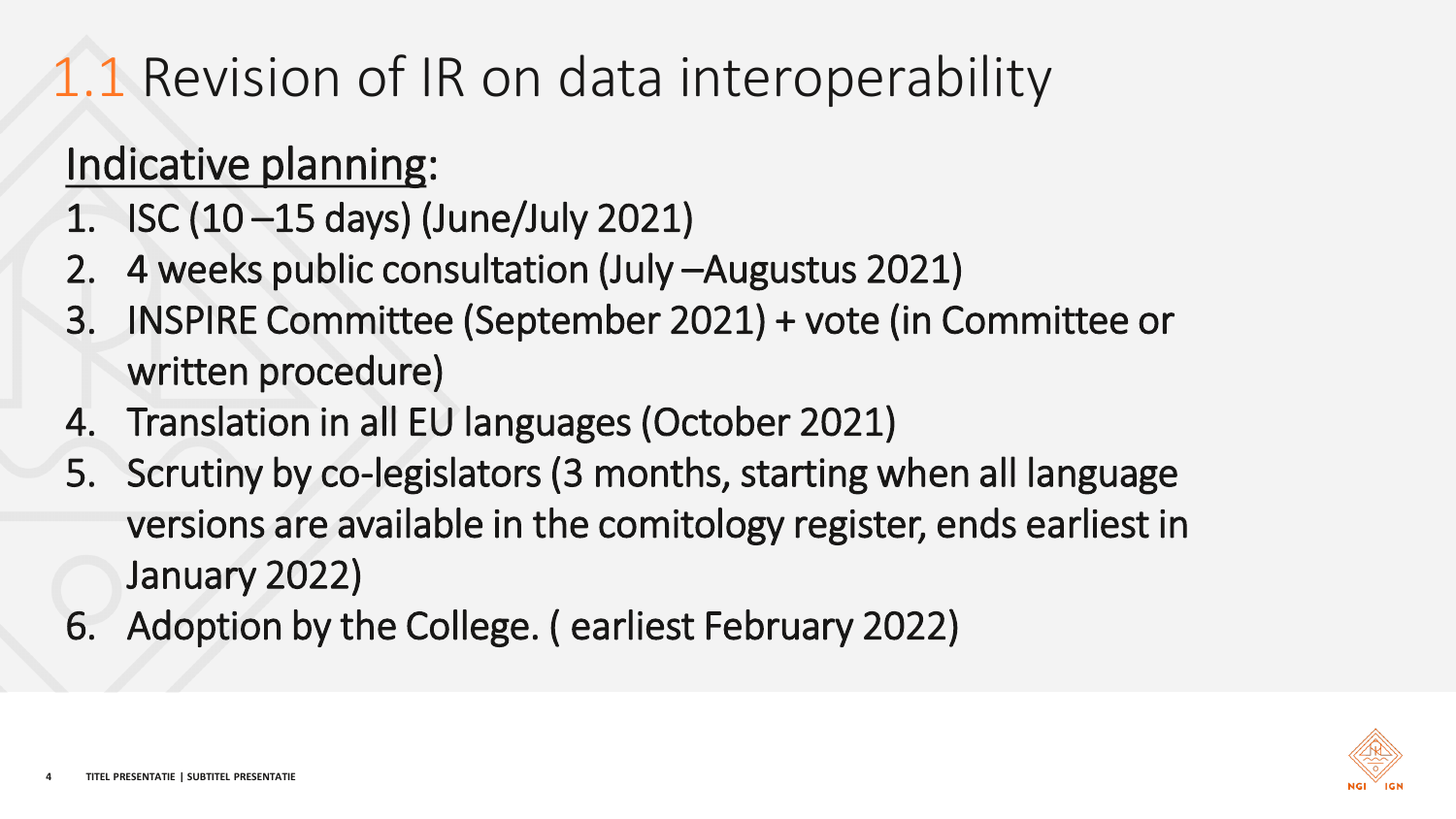## 1.2. Update : the code list and enumeration values Rationale:

- In order to facilitate semantic interoperability, the use of common terminology is embedded directly in the IRs by defining the code lists and their values that shall be used for certain attributes of spatial objects;
- 2. Since domain terminology evolves in time, INSPIRE code lists/values changes are frequently proposed and further change proposals can be envisioned also for the future;

The IR amendment : remove all references to code list values and replace them with:

- 1. a statement that the allowed values and extensibility of each code list are specified in the INSPIRE Registry operated by the EC o a requirement that all changes to the Registry be endorsed by the MS expert group on INSPIRE MIG
- 2. All data specifications will be amended accordingly

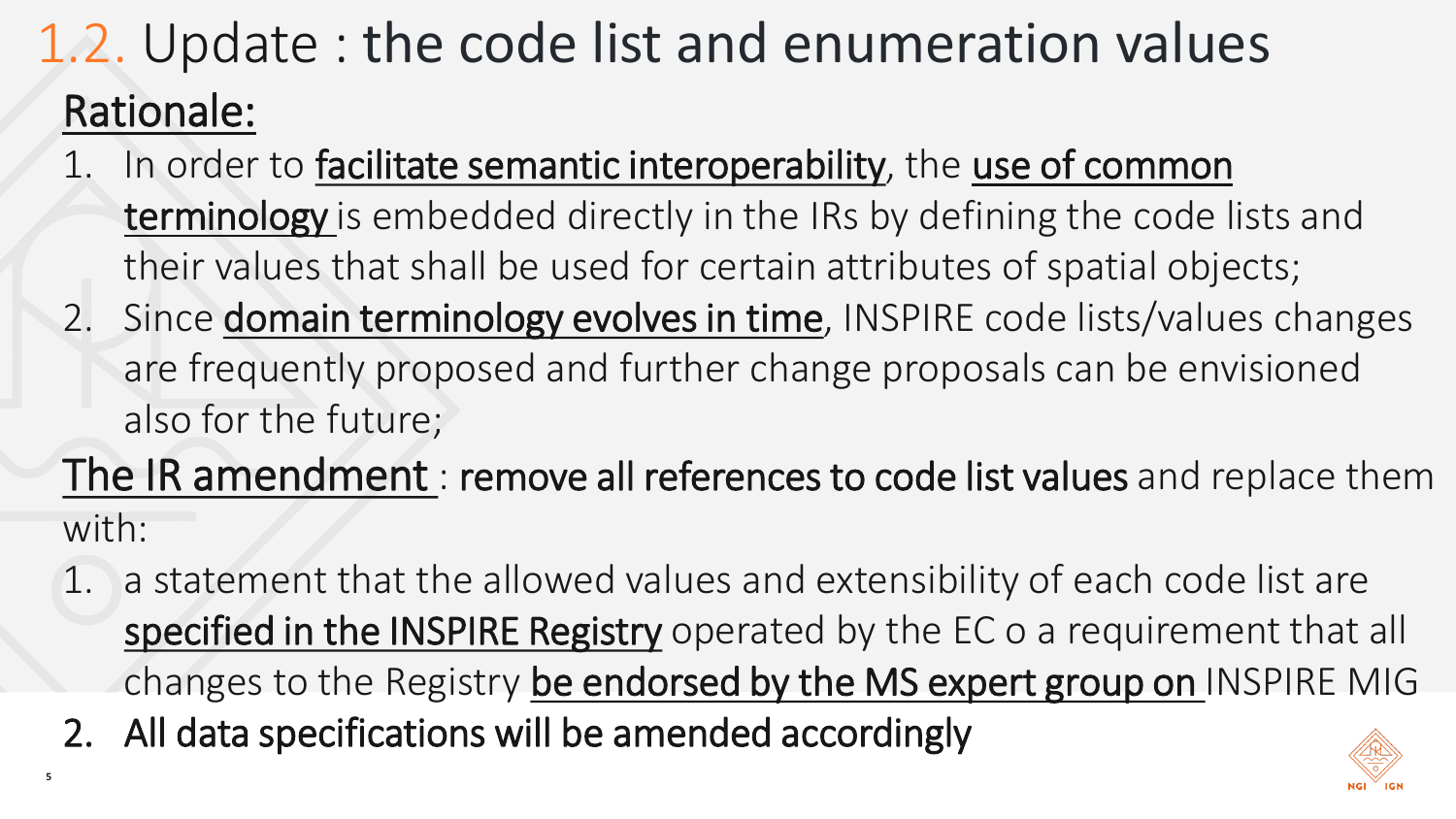## 1.3. Update: the complex principle of "voidable" attributes

#### Rationale:

- 1. Attributes with multiplicity [0..1] not marked as voidable , these attributes are mandatory according to the Implementing Rules Ex: In some data models (e.g. for Statistical Units and Population Distribution & demography)
- 2. Voidable means that they do not have to be filled in if the value does not exist

#### The IR amendment :

- Remove the notion of "voidability" from the IR,
- Article 4(2) is reworded in order to clarify that MS do not have to provide property values if they do not exist (in the real world).



.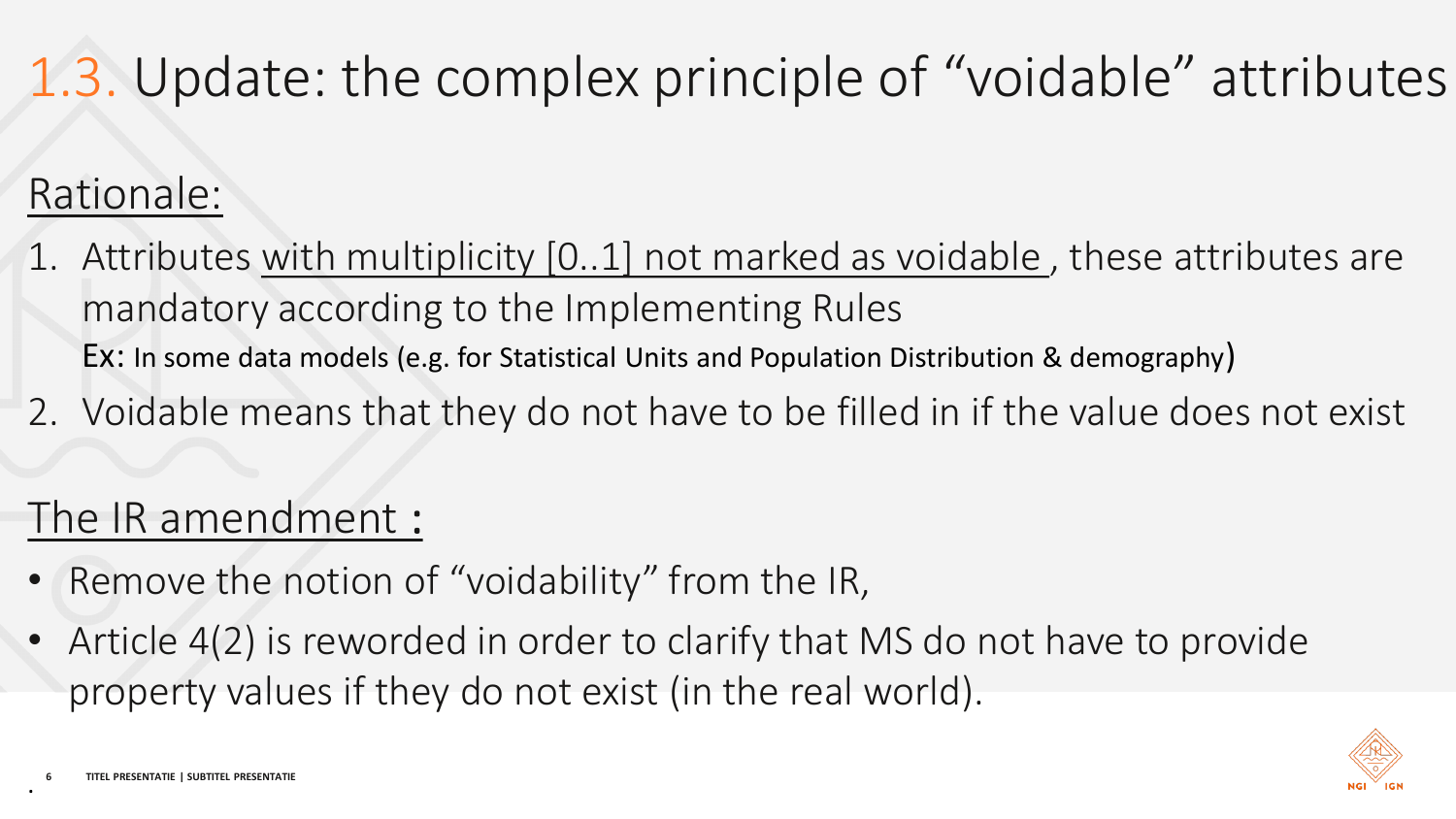## 1.4. Allowing National Coordinate Reference Systems

#### Rationale:

Large volume (raster) data are produced in national CRS (Ortho & EL), the transformation of large volume of data (e.g. ortophotomaps or DTM) to CRS required by INSPIRE generates unnecessary data duplication (by ATOM feed) and is very time consuming.

### IR Amendment:

Allow other CRSs to be endorsed by the MIG and their management in a CRS register containing the CRS's identifiers and their geodetic codes and parameters needed to describe them and to allow conversion and transformation operations (would need to be implemented in widely available tools or libraries )

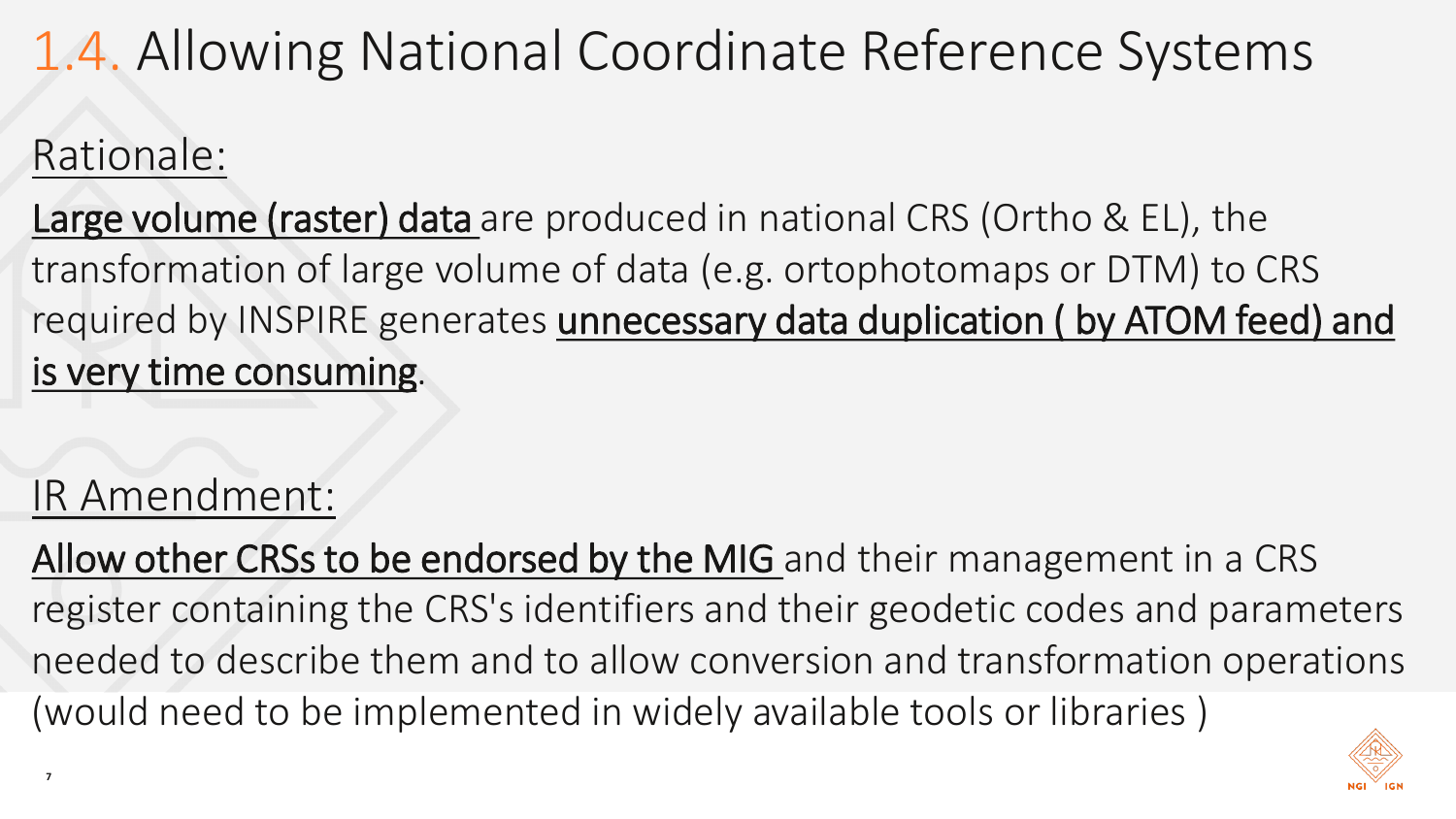## 2.1 Simplification of INSPIRE Implementation (WP Action 2.3) Aims:

- To review and revise the existing technical guidelines, UML models and application schemas without introducing changes that not aligned with the INSPIRE Irs:
- To agree on a simplification approach for data-service linking and update the existing metadata TG accordingly.
- Elaboration and submission of an INSPIRE Good Practice ex: Geopackage, GeoJSon as alternative or additional encoding

**8**

Led by the JRC, with contribution by the MIG-T, European Commission DGs and the EEA. Temporary sub-groups and networks of experts

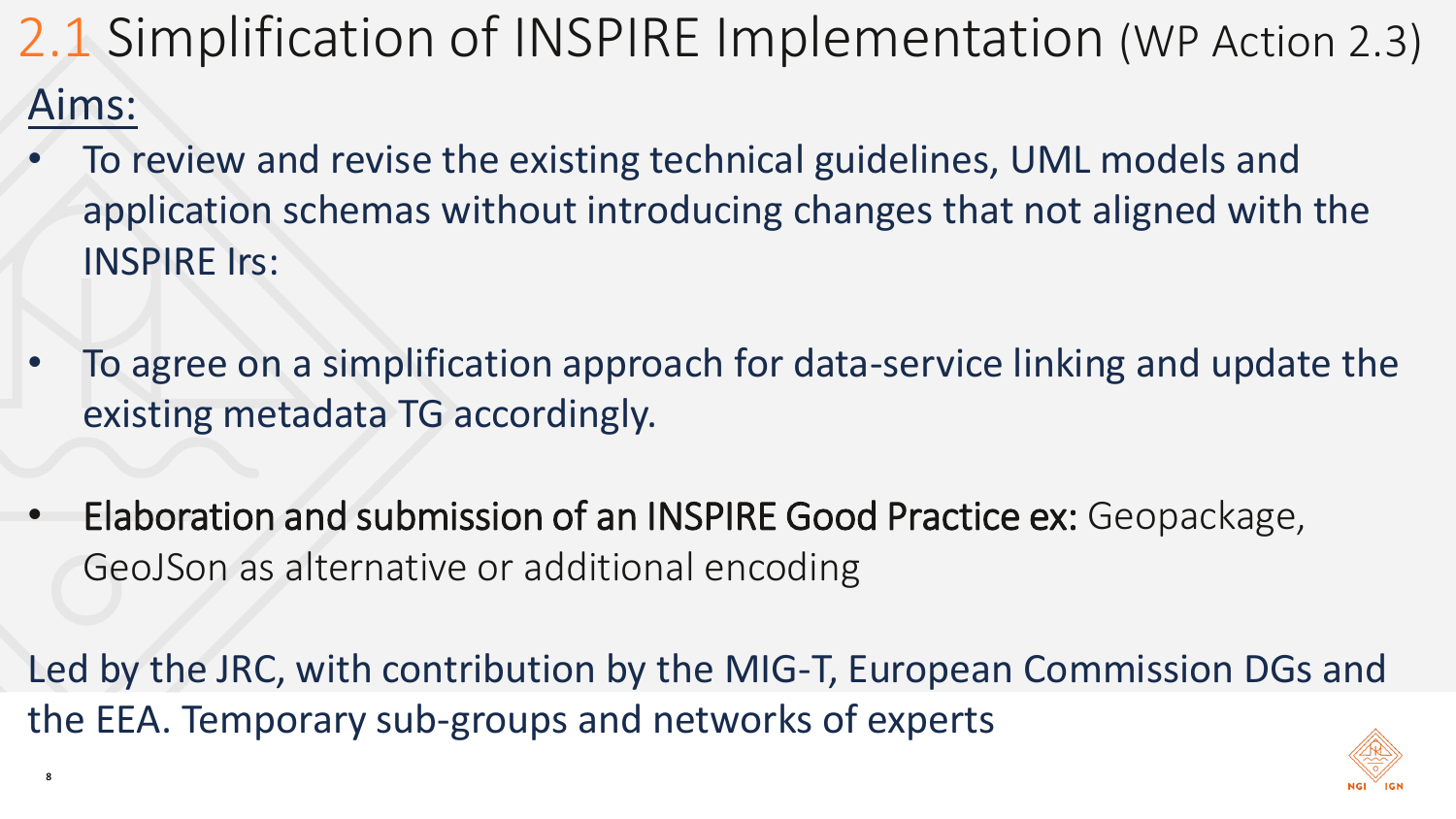# 2.2 Simplification of INSPIRE Implementation (WP Action 2.3)

#### Some results to submit as good practices

- To agree on a simplification approach for data-service linking and update the existing metadata TG accordingly.
- Consensus-based simplified approach for data and service linkages
- Proven to be implementable by de facto standard web applications
- An alternative to the current approach, to be used in parallel

#### **GitHub space** https://github.com/INSPIRE-MIF/gp-data-service-linking-simplification FINSPIRE-MIF / gp-data-service-linking-simplification Publi-⊙ Unwatch = 19 12 Star 3 V Fork ⊙ Issues 14 【1】 Pull requests © Actions [1] Projects □ Wiki <> Code (i) Security **P** 1 branch  $\odot$  0 tags Ahout Good Practice on a consensus-based **T** ukiz Update MIWP Sub-group 2.3.2 Simplification 2021-07-19 summary.md e43de92 on 7 Sep 10 63 commits simplified approach for INSPIRE data and service linkages Update MIWP Sub-group 2.3.2 Simplification 2021-07-19 summary.md meeting last month **CC** Readme 3 months ago **Deproposals** Updated slide with 2 solutions for mixed catalogue contents **Contract Contract** Tesources add group description 7 months ago Releases README.md Update README.md 3 months ago No releases published Create a new release E README.md Packages Good Practice: Data and Service Linking Simplification No packages published Publish your first package This repository includes the output of the work of the temporary sub-group of the INSPIRE MIG, aimed to create a Good Practice for a consensus-based simplified approach for INSPIRE data-service linkages. Contributors Context & issue The current level of accessibility of INSPIRE data sets through view and download services is low. One of the reasons ●음₩상 are problems with implementing the data-censice linking approach suspetly described in the TGs for metadata

**9**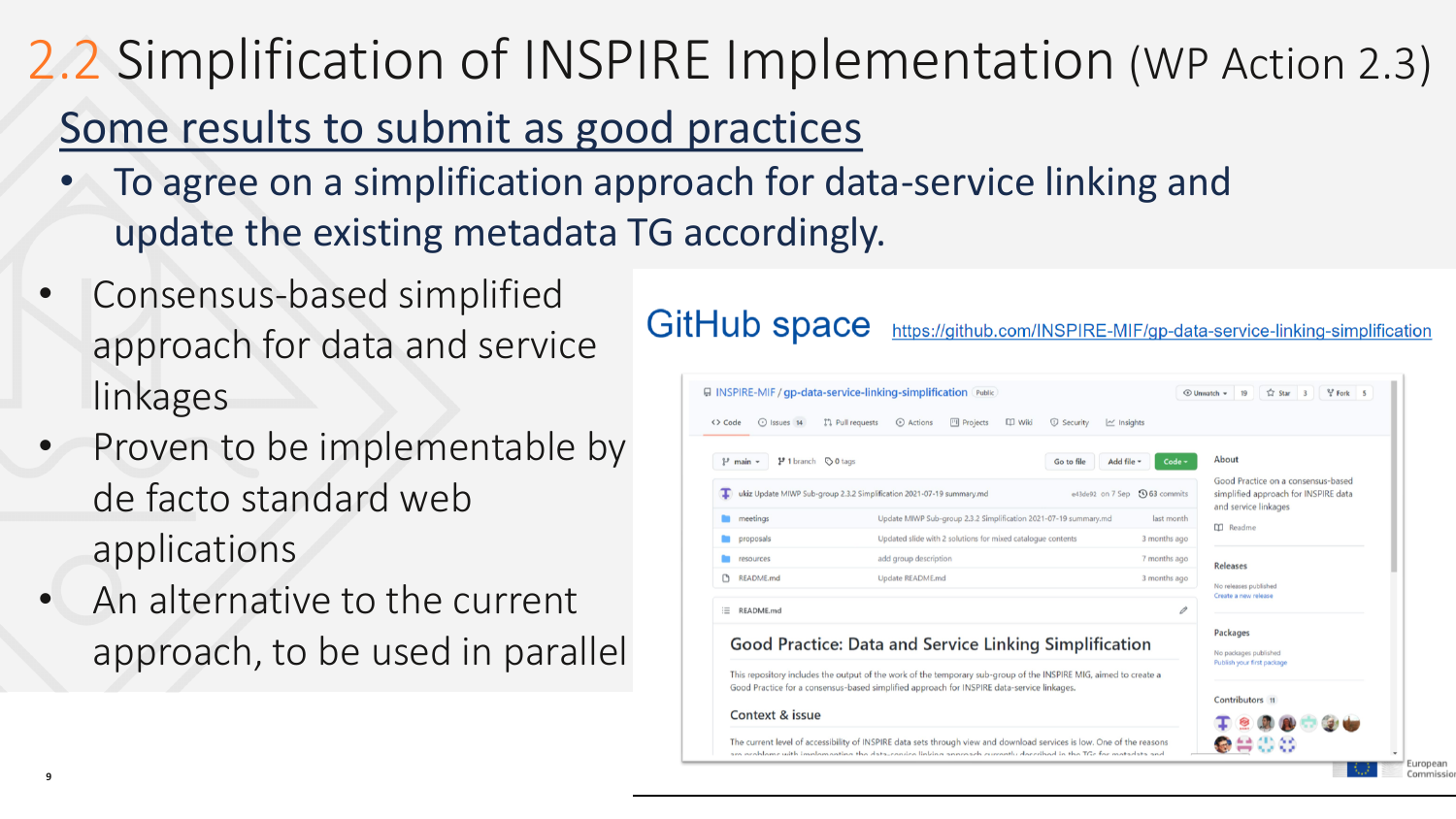## 3. Proposed amendment in INSPIRE view services TG Rationale:

To adapt the INSPIRE view services to non INSPIRE data.

The harmonised name of a layer shall comply with the layer requirements of the the INSPIRE DS.

#### Proposed Amendment:

423346 **NAME** the The harmonised name of a layer for an INSPIRE spatial

Implementation Requirement 39 Name shall be mapped with the <wms: Name> element. The-

NOTE The layer name can be "as is", in case the data served are not harmonised according to [INS DS], or the harmonised layer names defined in Article 14 of [INS DS] for all INSPIRE spatial data themes and spatial object types.

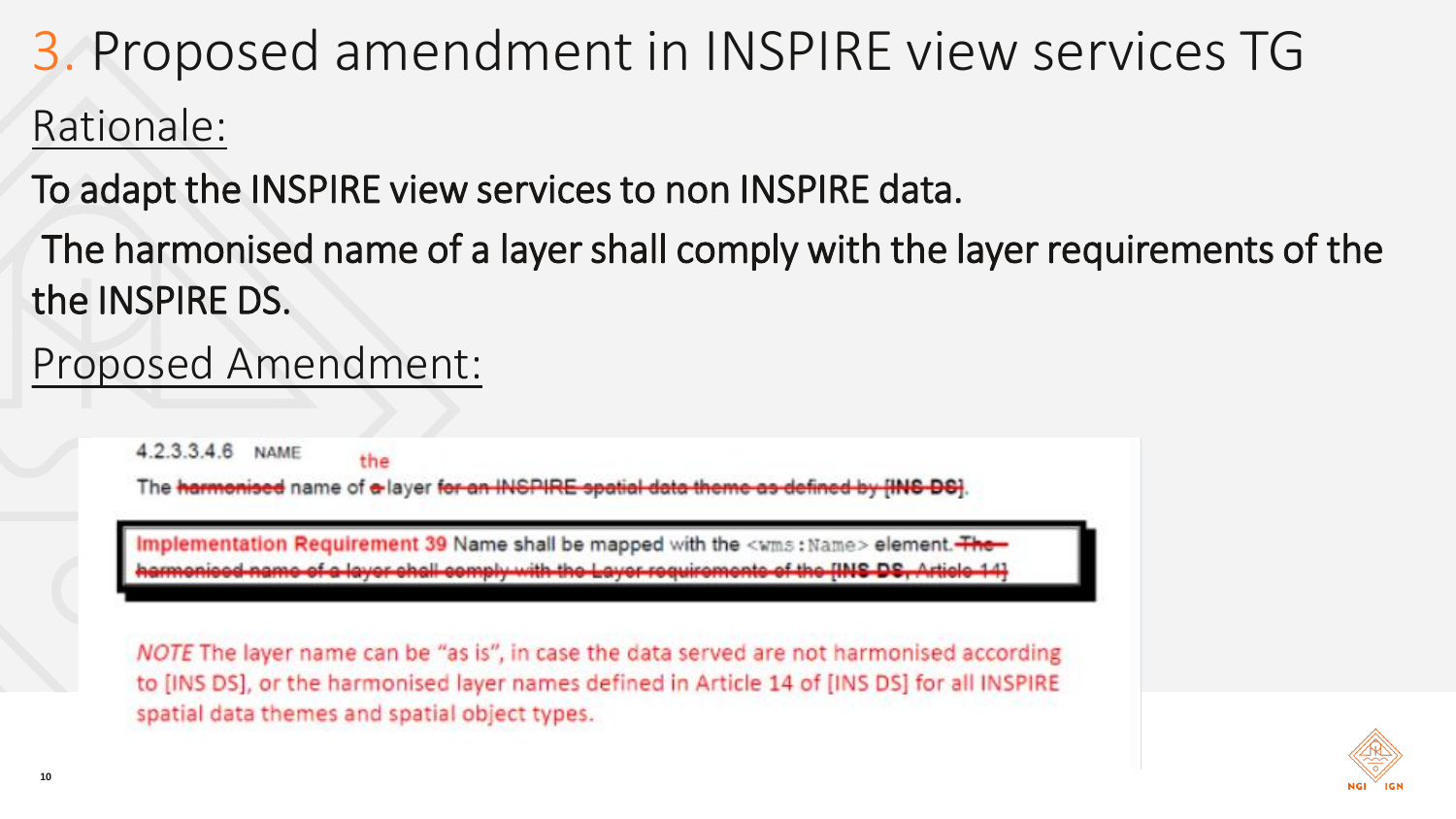## For info : on github

#### How to submit [change proposal](https://github.com/INSPIRE-MIF/application-schemas/blob/main/governance-release-process/process.md) :

application-[schemas/process.md at main · INSPIRE](https://github.com/INSPIRE-MIF/application-schemas/blob/main/governance-release-process/process.md)-MIF/application-schemas · GitHub

[INSPIRE Maintenance and Implementation](https://github.com/INSPIRE-MIF) · GitHub ( for change proposal or issues )